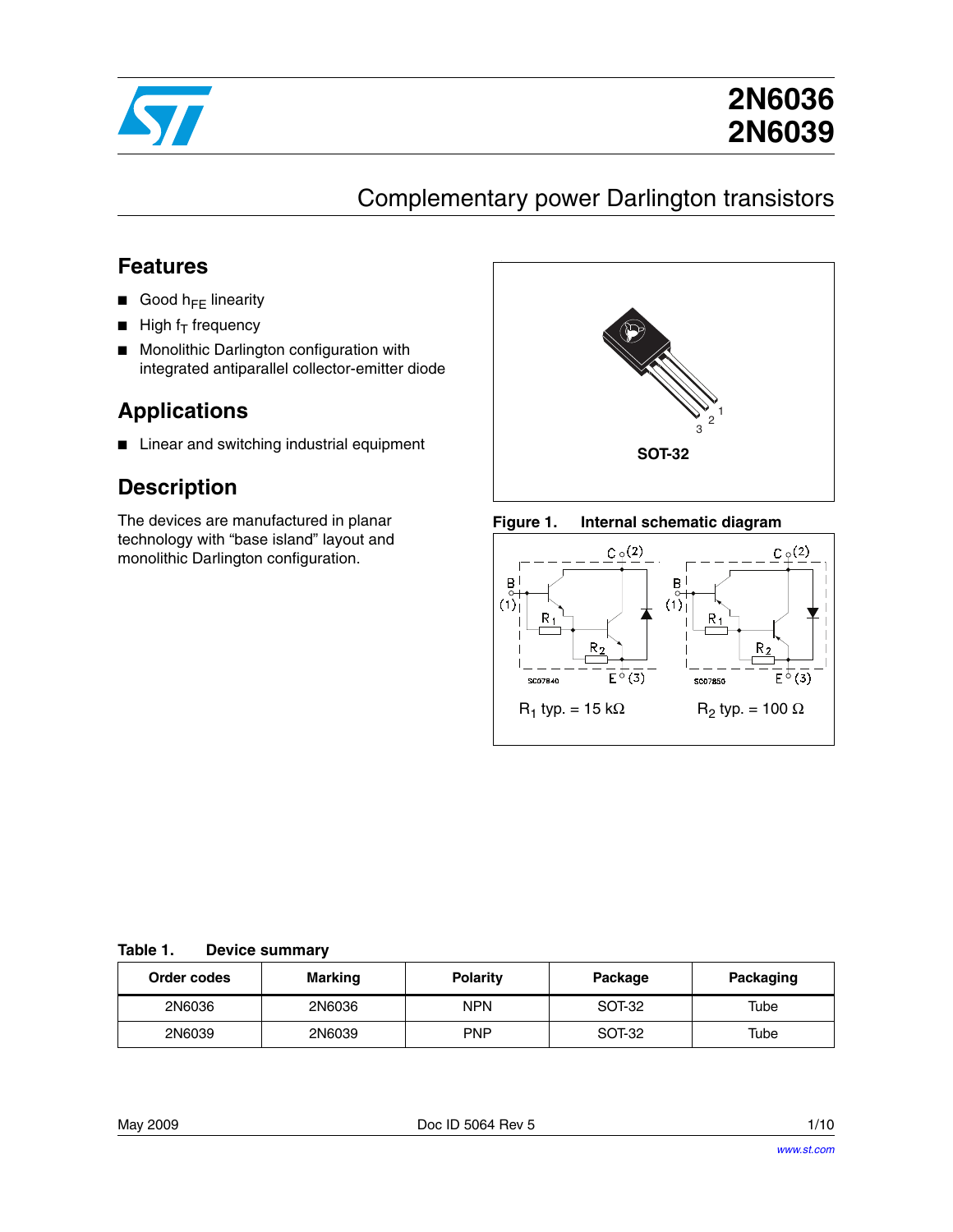# **1 Absolute maximum ratings**

| Table 2. |  | Absolute maximum ratings |  |
|----------|--|--------------------------|--|
|----------|--|--------------------------|--|

| Symbol                    | <b>Parameter</b>                                             | <b>Value</b> | Unit |
|---------------------------|--------------------------------------------------------------|--------------|------|
| V <sub>CBO</sub>          | Collector-base voltage ( $I_E = 0$ )                         | 80           |      |
| V <sub>CEO</sub>          | Collector-emitter voltage ( $I_B = 0$ )                      | v            |      |
| $V_{EBO}$                 | Emitter-base voltage ( $I_C = 0$ )                           | 5            | v    |
| I <sub>C</sub>            | Collector current                                            | 4            | Α    |
| $I_{CM}$                  | Collector peak current                                       | 8            | Α    |
| l <sub>B</sub>            | Base current                                                 | 0.1          | A    |
| $P_{TOT}$                 | Total dissipation at $T_{\text{case}} = 25^{\circ} \text{C}$ | 40           | w    |
| $\mathsf{T}_{\text{STG}}$ | Storage temperature                                          | $-65$ to 150 | °C   |
| $T_{\rm J}$               | Max. operating junction temperature                          | 150          | °C   |

*Note: For PNP types voltage and current values are negative.*

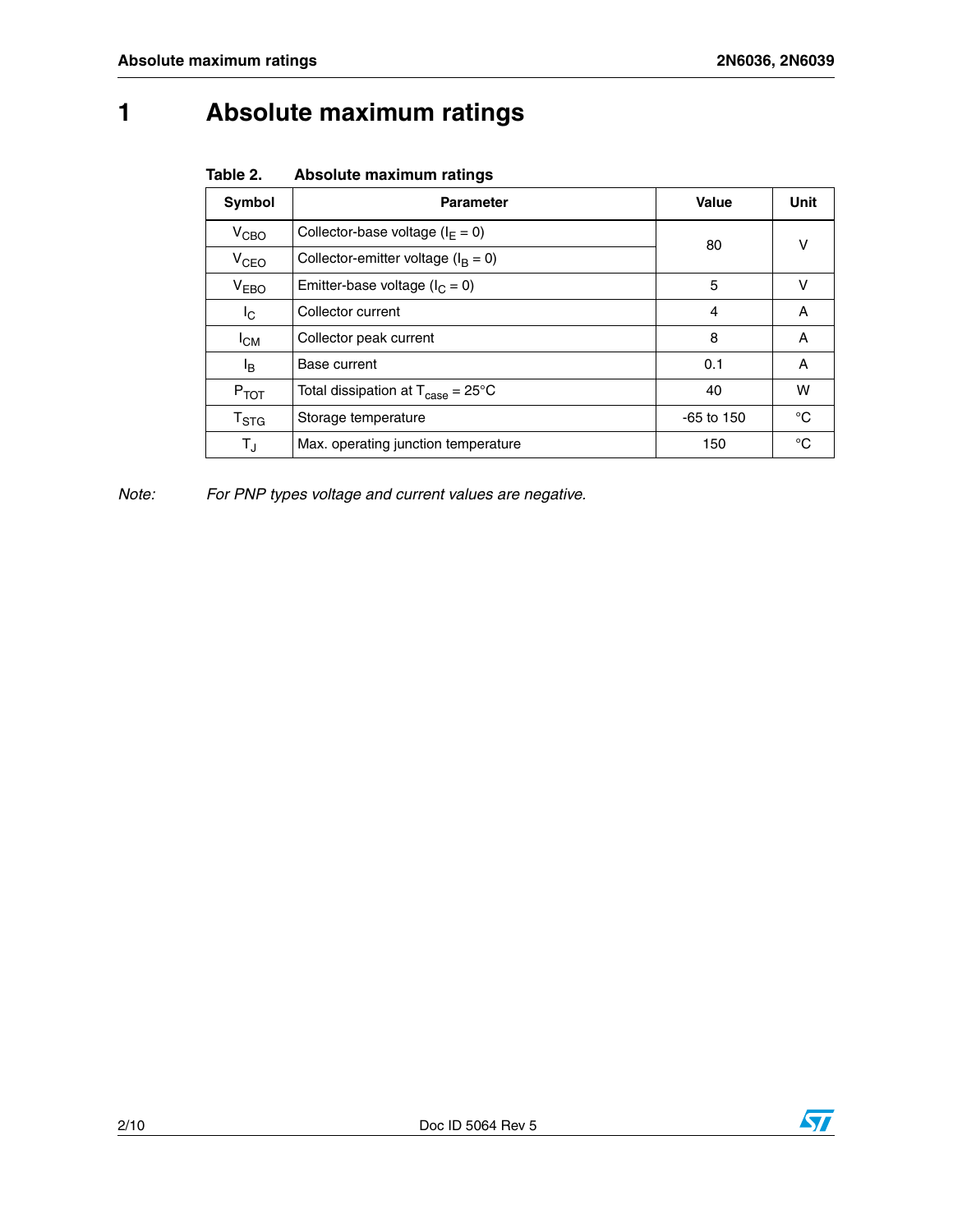## **2 Electrical characteristics**

 $(T_{\text{case}} = 25 \text{ °C};$  unless otherwise specified)

Table 3. **Electrical characteristics** 

| <b>Symbol</b>                 | <b>Parameter</b>                                 | <b>Test conditions</b>                                      |                 | Min. | Typ.                     | Max.           | Unit     |
|-------------------------------|--------------------------------------------------|-------------------------------------------------------------|-----------------|------|--------------------------|----------------|----------|
| I <sub>CEV</sub>              | Collector cut-off current<br>$(V_{BE} = -1.5 V)$ | $V_{CF}$ = 80 V<br>$V_{CE}$ = 80 V, T <sub>c</sub> = 125 °C |                 |      |                          | 0.1<br>0.5     | mA<br>mA |
| I <sub>CBO</sub>              | Collector cut-off current<br>$(I_F = 0)$         | $V_{CB} = 80 V$                                             |                 |      |                          | 0.1            | mA       |
| I <sub>CEO</sub>              | Collector cut-off current<br>$(I_{\rm B} = 0)$   | $V_{CF} = 80 V$                                             |                 |      |                          | 0.1            | mA       |
| <b>IEBO</b>                   | Emitter cut-off current<br>$(I_C = 0)$           | $V_{FB} = 5 V$                                              |                 |      |                          | $\overline{c}$ | mA       |
| $V_{CEO(sus)}$ <sup>(1)</sup> | Collector-emitter<br>sustaining voltage          | $I_C = 100 \text{ mA}$                                      |                 | 80   |                          |                | v        |
|                               | Collector-emitter saturation<br>voltage          | $I_C = 2 A$                                                 | $I_B = 8$ mA    |      | $\overline{\phantom{0}}$ | 2              | v        |
| $V_{CE(sat)}(1)$              |                                                  | $I_C = 4 A$                                                 | $I_B = 40$ mA   |      |                          | 3              |          |
| $V_{BE(sat)}(1)$              | Base-emitter saturation<br>voltage               | $I_C = 4 A$                                                 | $IB = 40$ mA    |      |                          | 4              | v        |
| $V_{BE(on)}$                  | Base-emitter on voltage                          | $IC = 2 A$                                                  | $V_{CF}$ = 3 V  |      | ÷,                       | 2.8            | v        |
| $h_{FE}$ <sup>(1)</sup>       | DC current gain                                  | $I_C = 0.5 A$                                               | $V_{CF} = 3 V$  | 500  |                          |                |          |
|                               |                                                  | $I_C = 2 A$                                                 | $V_{CF}$ = 3 V  | 750  |                          | 15000          |          |
|                               |                                                  | $I_C = 4 A$ $V_{CF} = 3 V$                                  |                 | 100  | ä,                       |                |          |
| $h_{fe}$                      | Small signal current gain                        | $I_C = 0.75 A$<br>$f = 1$ MHz                               | $V_{CF} = 10 V$ | 25   |                          |                |          |
| $C_{CBO}$                     | Collector base capacitance<br>$(I_F = 0)$        | $V_{CB}$ = 10 V<br>for 2N6036<br>for 2N6039                 | $f = 0.1$ MHz   |      |                          | 100<br>200     | pF<br>pF |

1. Pulsed duration =  $300 \,\mu s$ , duty cycle 1.5%.

*Note: For PNP types voltage and current values are negative.*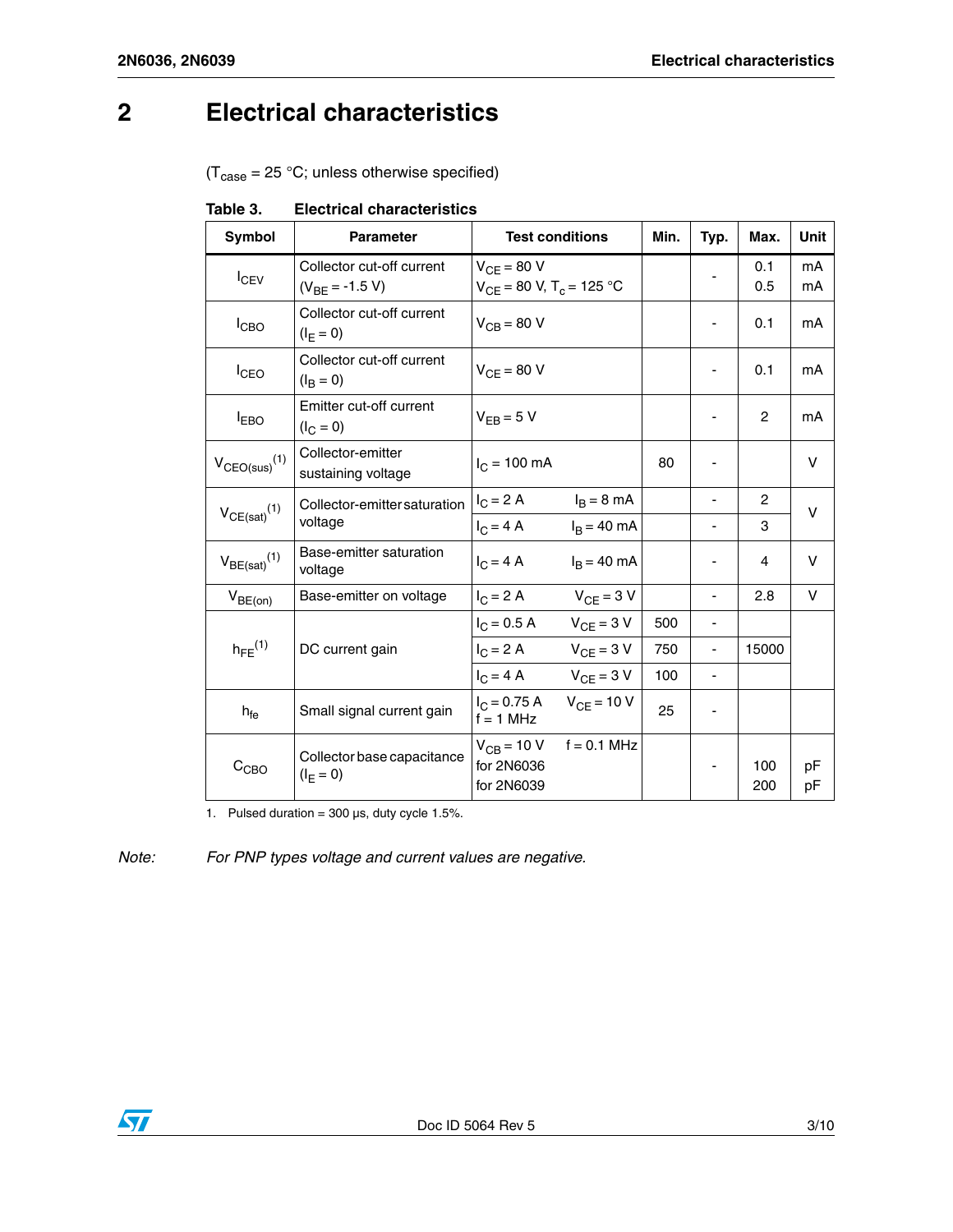ST

#### **2.1 Typical characteristic (curves)**



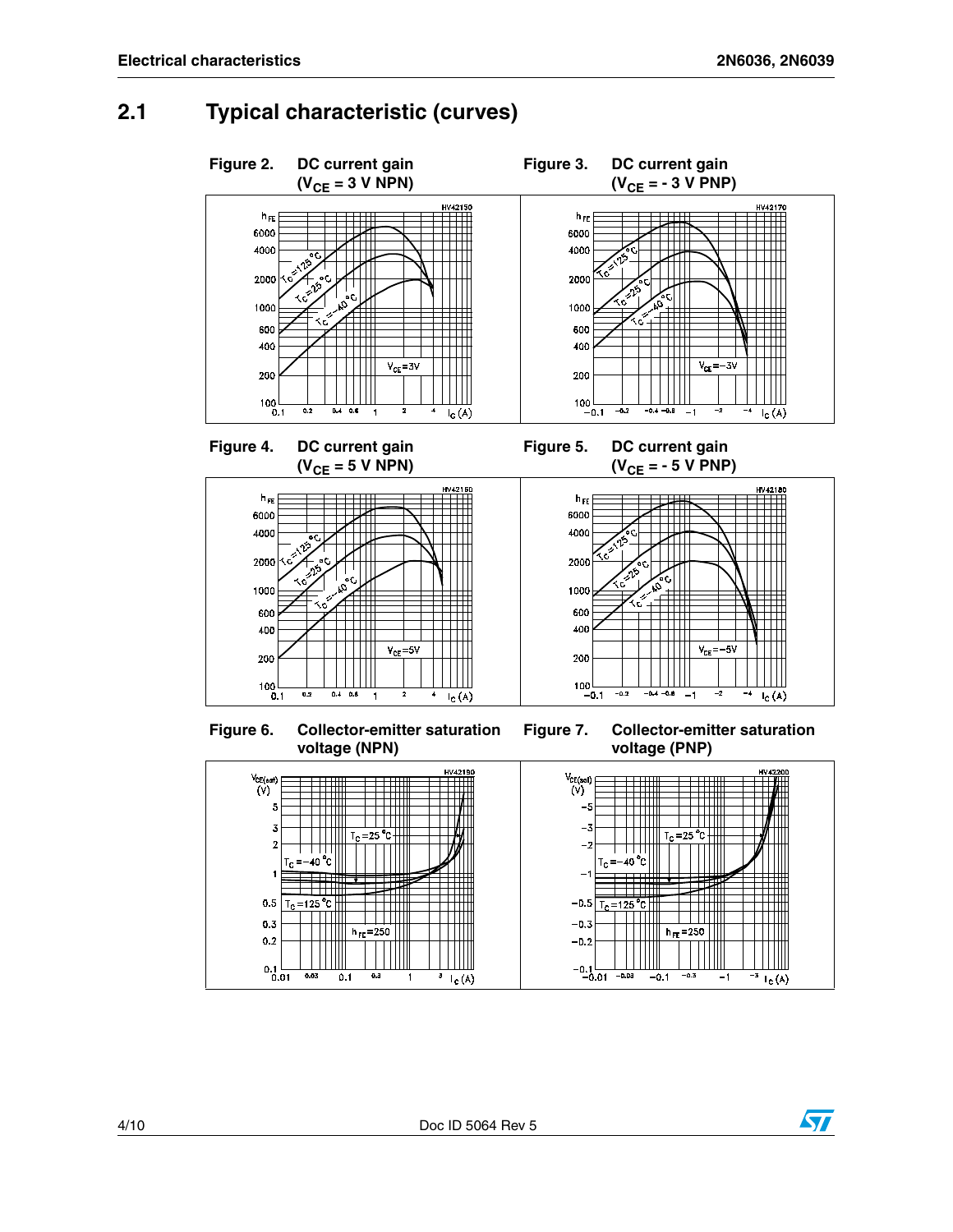$I_{C}$  $(A)$ 



**Figure 10. Base-emitter on voltage (NPN)**







**Figure 12. Resistive load switching time Figure 13. Resistive load switching time (NPN, on) (PNP, on)**



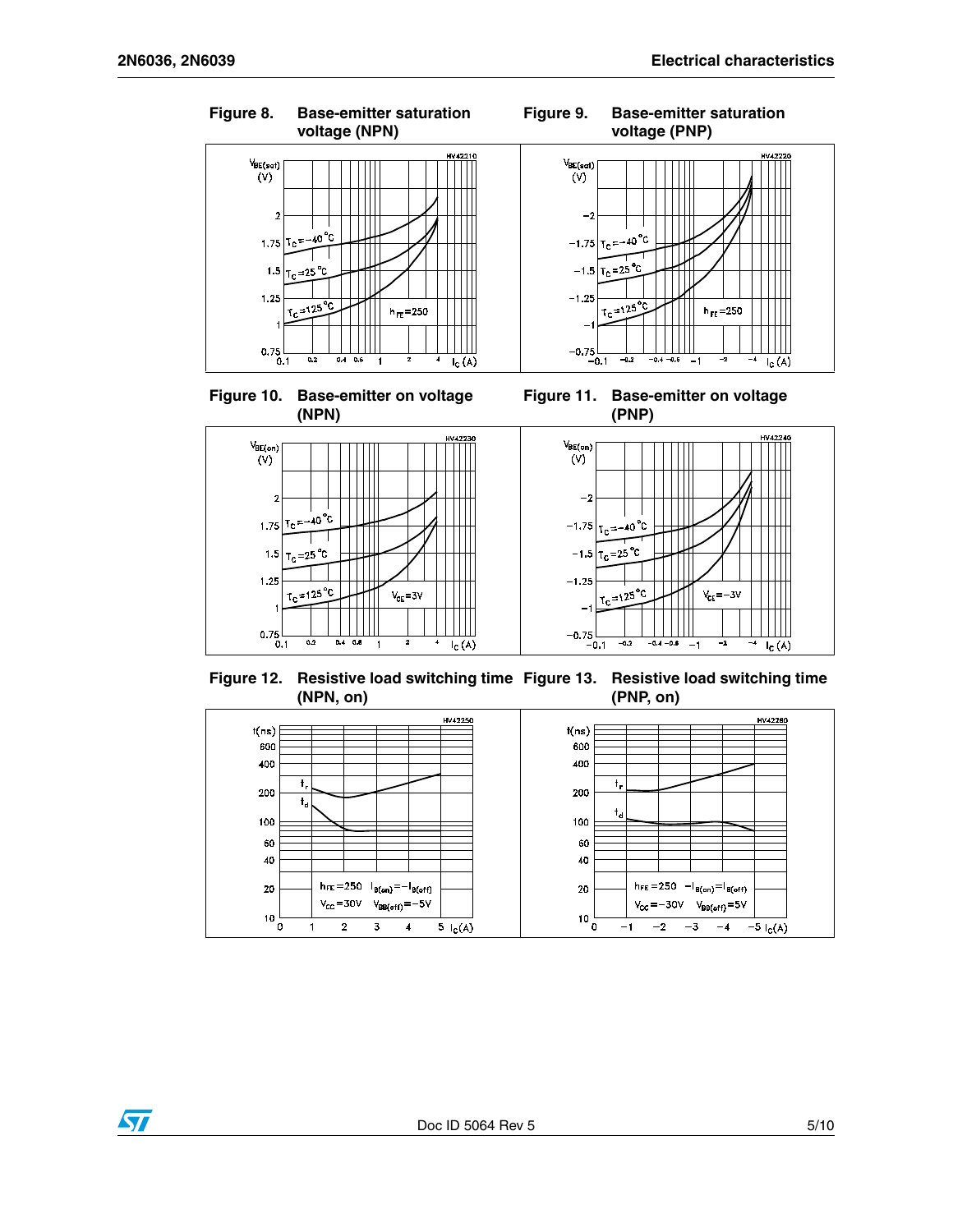

#### **Figure 14. Resistive load switching time Figure 15. Resistive load switching time (NPN, off) (PNP, off)**

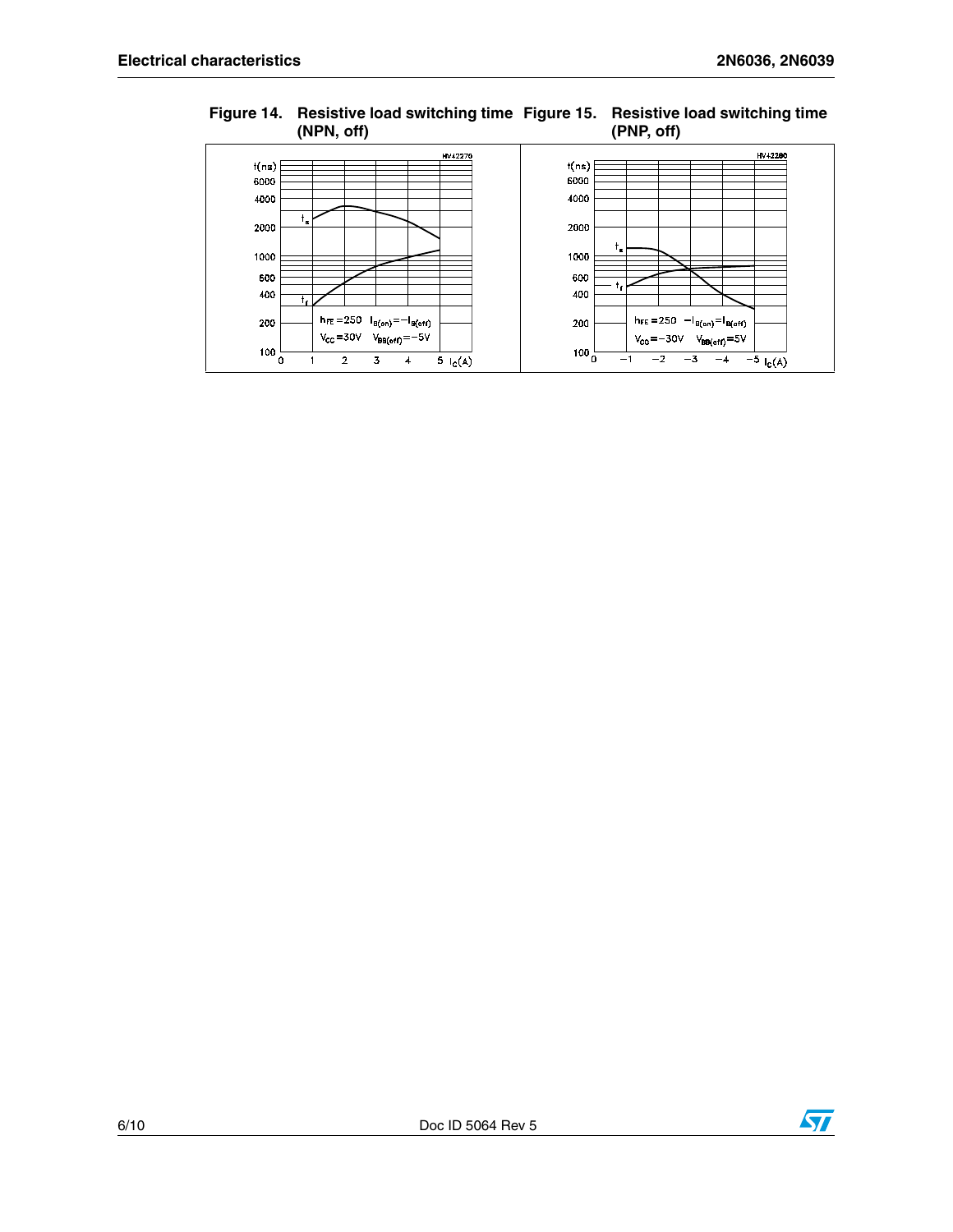## **3 Package mechanical data**

In order to meet environmental requirements, ST offers these devic[es in differen](http://www.st.com)t grades of ECOPACK $^{\circledR}$  packages, depending on their level of environmental compliance. ECOPACK $^{\circledR}$ specifications, grade definitions and product status are available at: *www.st.com*. ECOPACK® is an ST trademark.

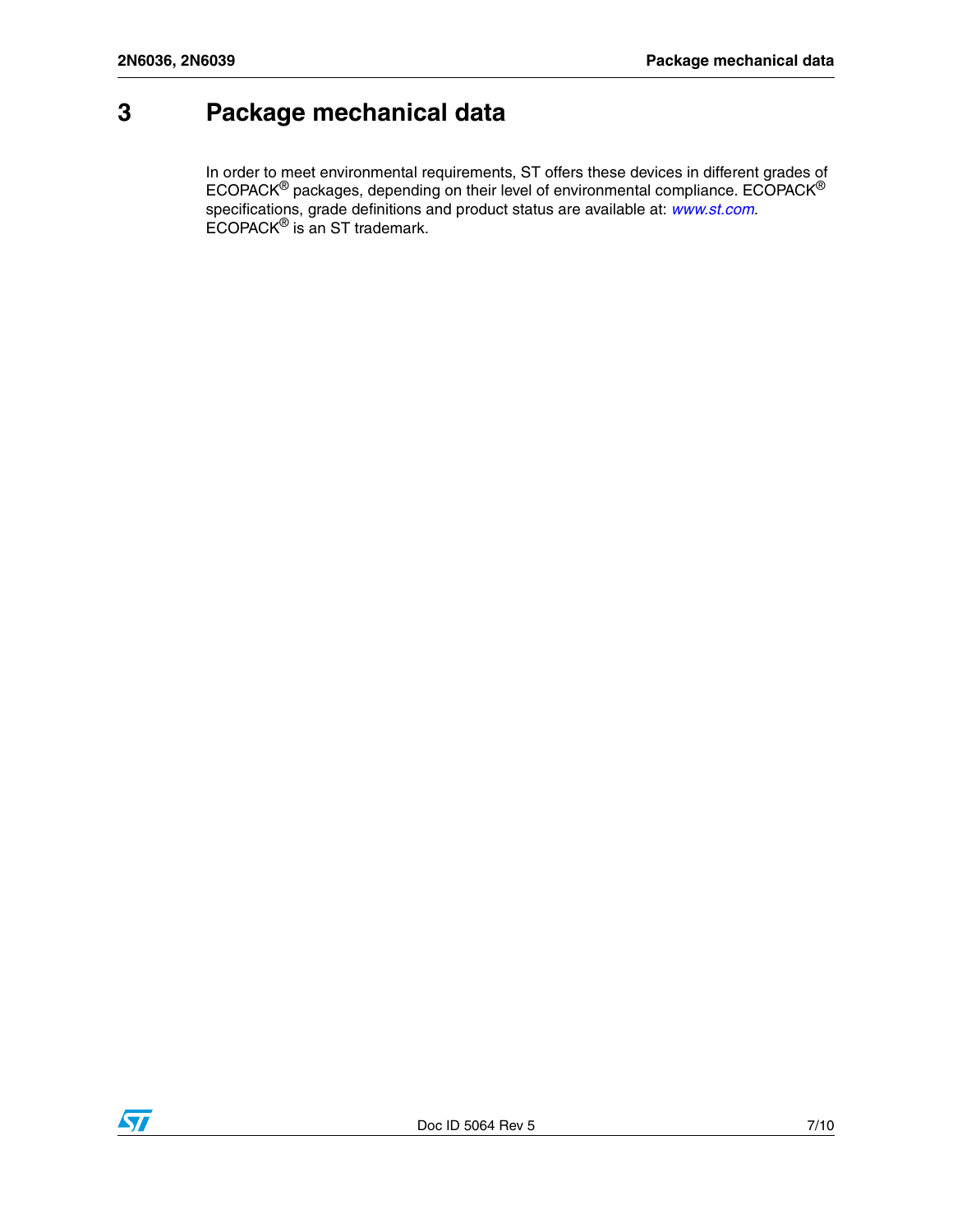$\sqrt{2}$ 

| DIM.           |         | mm.        |         |
|----------------|---------|------------|---------|
|                | MIN.    | <b>TYP</b> | MAX.    |
| A              | $2.4\,$ |            | 2.9     |
| B              | 0.64    |            | 0.88    |
| <b>B1</b>      | 0.39    |            | 0.63    |
| D              | 10.5    |            | 11.05   |
| $\mathsf E$    | 7.4     |            | $7.8\,$ |
| ${\bf e}$      | 2.04    | 2.29       | 2.54    |
| e <sub>1</sub> | 4.07    | 4.58       | 5.08    |
| L              | 15.3    |            | $16\,$  |
| P              | 2.9     |            | 3.2     |
| $\mathsf Q$    |         | 3.8        |         |
| $\mathsf{Q1}$  | 1       |            | 1.52    |
| H <sub>2</sub> |         | 2.15       |         |
|                |         | 1.27       |         |



#### SOT-32 (TO-126) MECHANICAL DATA

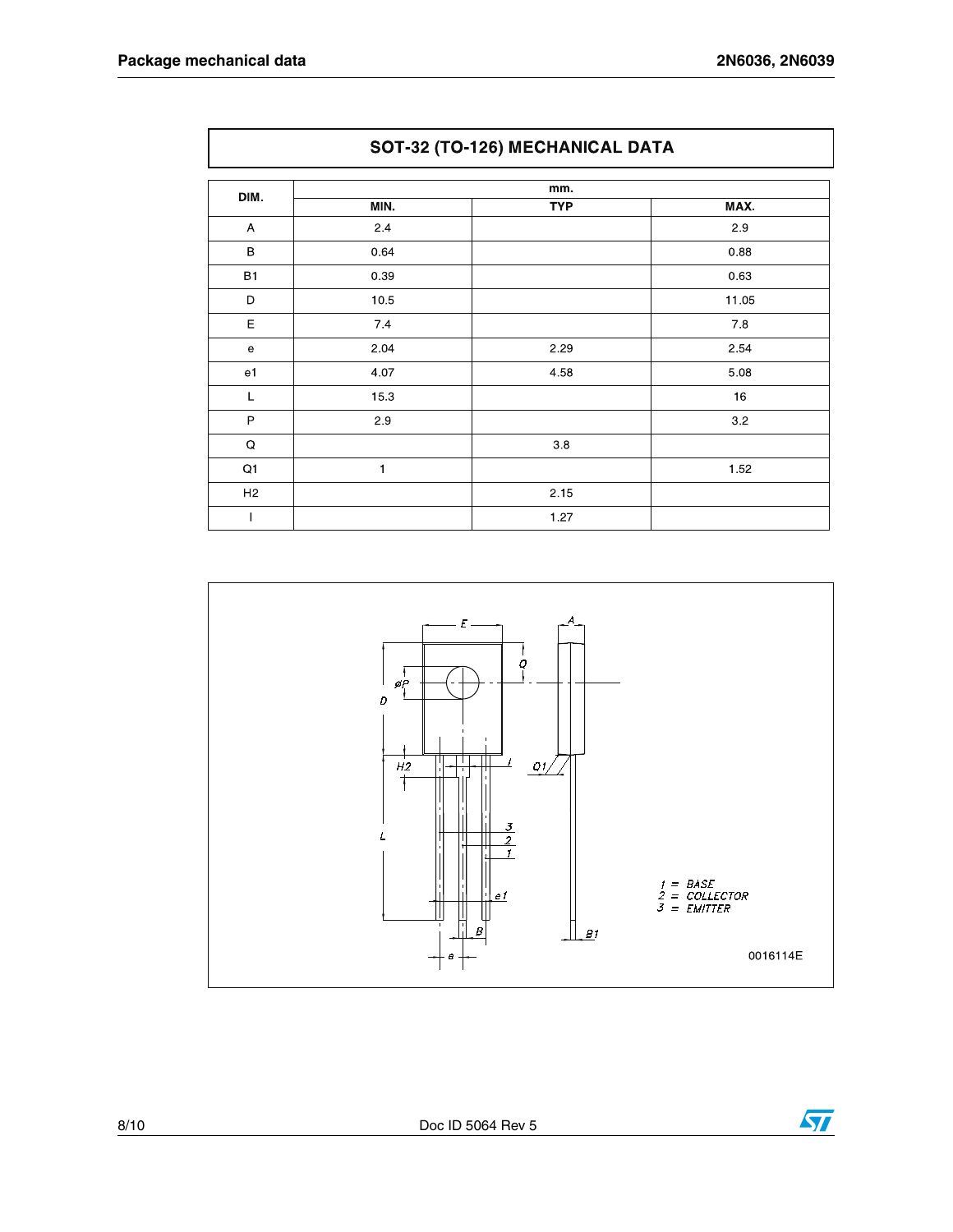# **4 Revision history**

**Table 4. Document revision history**

| Date        | <b>Revision</b> | <b>Changes</b>                         |
|-------------|-----------------|----------------------------------------|
| 21-Jun-2004 |                 | Document migration, no content change. |
| 20-May-2009 |                 | Modified SOT-32 mechanical data.       |